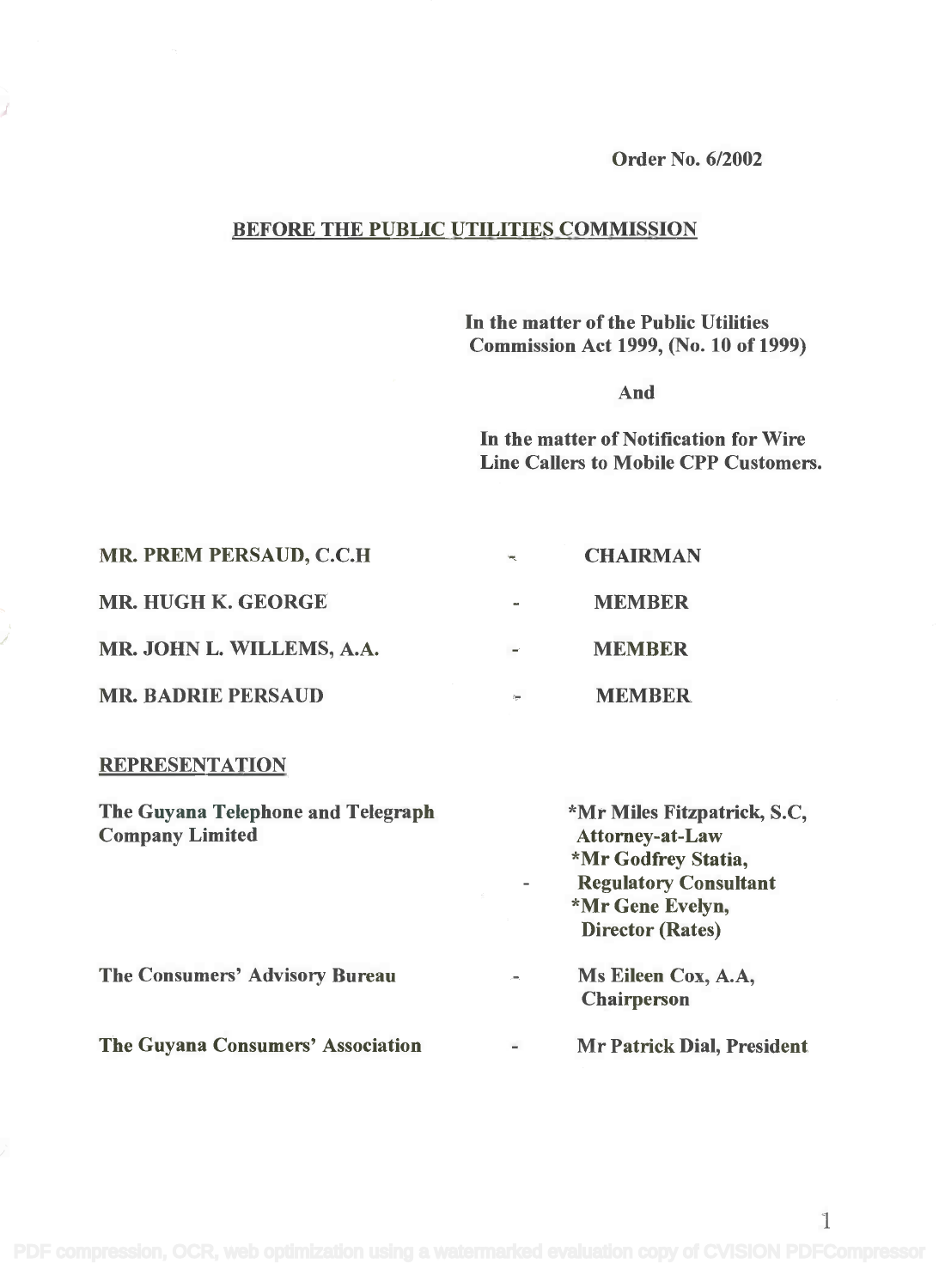By Order No.  $1/2001$ , dated the  $29<sup>th</sup>$  day of March, 2001, the Public Utilities Commission (the Commission) made, inter alia, the following order that: Commission (the Commission) made, inter alia, the following order that:

Ğ

Because CPP represents a significant change for wire line subscribers, GT&T Because CPP represents a significant change for wire line subscribers, GT&T shall institute a mandatory Notification that will: shall institute a mandatory Notification that will:

\*Alert the calling party that they will incur air time charges;

- \*Advise the calling party of the permitted rate that applies;
- \*Afford the calling party the opportunity to terminate the call at \*Afford the calling party the opportunity to terminate the call at that point without incurring any charges, and
- \*Inform persons less than 18 years old that they are prohibited from \*Inform persons less than 18 years old that they are prohibited from completing such calls. completing such calls.

2. The Guyana Telephone and Telegraph Company Ltd. (GT&T) on June 14, 2001 2. The Guyana Telephone and Telegraph Company Ltd. (GT&T) on June 14, 2001 made a formal written request made a formal written request

to the Public Utilities Commission (PUC) for permission to discontinue at the end of June 2001 the recorded notification played to wire line callers to mobile CPP customers. June 2001 the recorded notification played to wire line callers to mobile CPP customers.

3. The Commission, having carefully reviewed the matter issued Order No. 4/2001 3. The Commission, having carefully reviewed the matter issued Order No. 4/2001 which mandated GT&T to implement from Midnight (24:00 hours) Wednesday, 18<sup>th</sup> August, 2001 the following changes: August, 2001 the following changes:

- (a) The Guyana telephone and Telegraph Company Limited (GT&T) (a) The Guyana telephone and Telegraph Company Limited (GT&T) discontinue the recorded notification at present given to wire line discontinue the recorded notification at present given to wire line callers seeking to access mobile CPP customers: and to replace it with a notice, to wit, "This is a call to a cellular number and will cost \$10.00 per minute". **wiD cost \$10.00 per minute".**
- (b) All new subscribers must be provided with a written information (b) All new subscribers must be provided with a written information advisory as to the cost associated with calls made by wire line advisory as to the cost associated with calls made by wire line customers to mobile CPP customers; customers to mobile CPP customers;
- (c) GT&T to undertake a public education campaign to regularly publish (c) GT&T to undertake a public education campaign to regularly publish reminders in press, radio and television to wire line customers of the reminders in press, radio and television to wire line customers of the cost associated with calls to mobile CPP customers. cost associated with calls to mobile CPP customers.

4. Following the receipt of complaints from telephone users about the Notification 4. Following the receipt of complaints from telephone users about the Notification Message to the PUC over the months, the Commission on its own motion formally served Message to the PUC over the months, the Commission on its own motion formally served notices to the Guyana Telephone and Telegraph Co. Ltd., the Consumers Association of notices to the Guyana Telephone and Telegraph Co. Ltd., the Consumers Association of Guyana, and the Consumers Advisory Bureau to schedule a public hearing for Tuesday, Guyana, and the Consumers Advisory Bureau to schedule a public hearing for Tuesday, May 28, 2002 at which to discuss the Continuance/Discontinuance of Cellular Call May 28, 2002 at which to discuss the **ContinuancelDiscontinuance of CeDular CaD** Warning. **Warning.**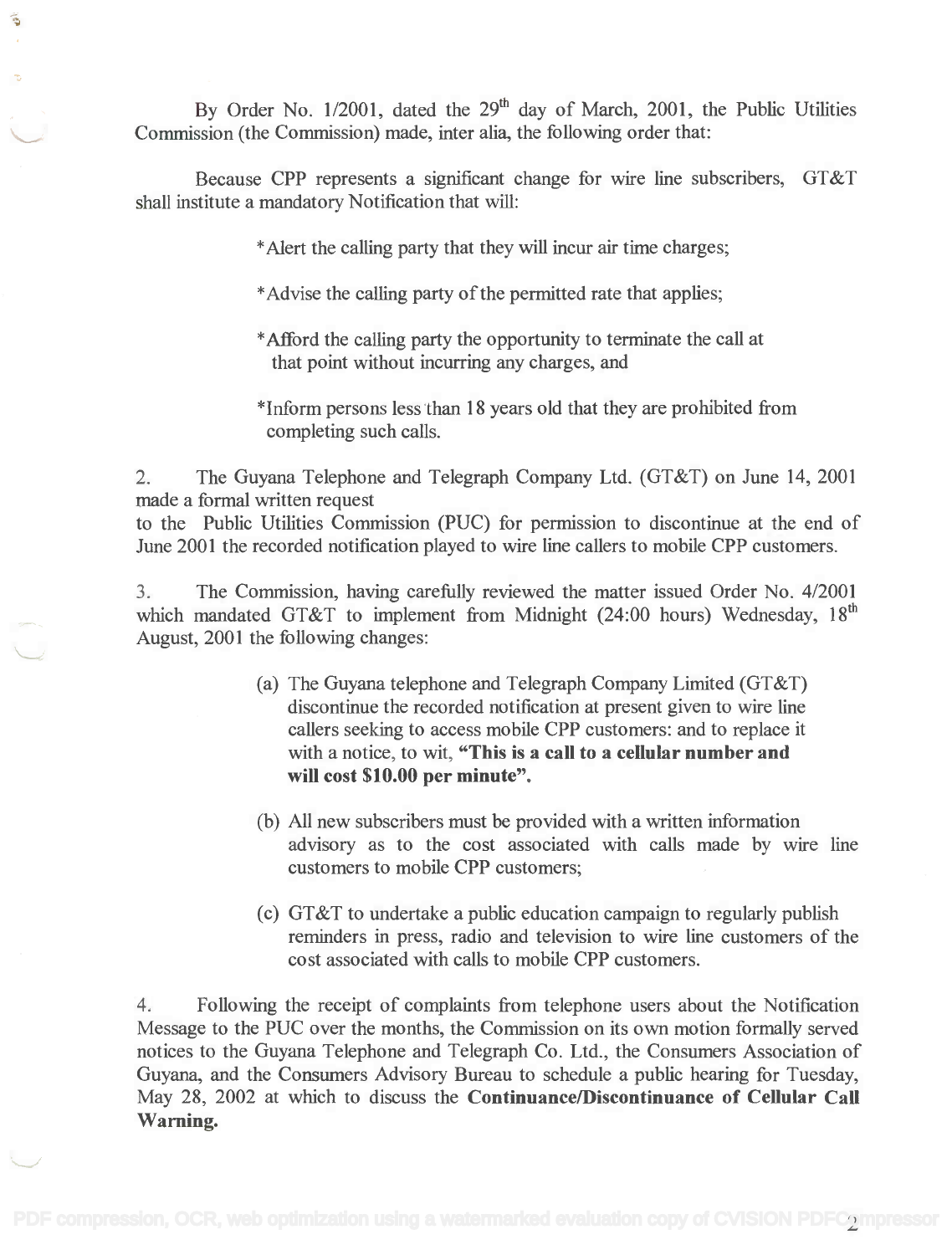5. A Public Hearing was held on the aforestated date, and was adjourned to June 11, 5. A Public Hearing was held on the aforestated date, and was adjourned to June 11, 2002. 2002.

6. The Commission received from GT&T on July 12, 2002 a submission dated July 6. The Commission received from GT&T on July 12, 2002 a submission dated July 10, 2002, and captioned Removal of Notification Message. 10,2002, and captioned Removal of Notification Message.

7. The above document outlined the utility's position. This document was copied to 7. The above document outlined the utility's position. This document was copied to both Consumer Groups - GCA & CAB, with a request for a response, which was in fact both Consumer Groups - GCA & CAB, with a request for a response, which was in fact received July 29, 2002 and captioned The GCA's position vis-à-vis GT&T's.

8. The GCA's submission was copied to the utility.

9. The fmal session of the Public Hearing was held on Monday, August 19, 2002, 9. The final session of the Public Hearing was held on Monday, August 19, 2002, and provided all parties the opportunity to expand, qualify or update their submission to and provided all parties the opportunity to expand, qualify or update their submission to the Commission, and to the earlier presentations of their representatives who appeared the Commission, and to the earlier presentations of their representatives who appeared  $\psi$  before it during the hearings GT&T submitted that:

- (a) "Wire line customers who are desirous of reaching CPP customers (a) "Wire line customers who are desirous of reaching CPP customers and who are familiar with the recording lose at least fourteen (14) and who are familiar with the recording lose at least fourteen (14) seconds before that call goes through". seconds before that call goes through".
- (b) The accumulated switch call processing time associated with the (b) The accumulated switch call processing time associated with the "recording" is a cost the utility absorbs without any monetary "recording" is a cost the utility absorbs without any monetary compensation. compensation.
- (c) G.C.A. responded to GT&T's submission and maintained the (c) G.c.A. responded to GT&T's submission and maintained the hereunder premises: hereunder premises:

10. Arguing the case for land line users who, without, the recording, the GCA feels 10. Arguing the case for land line users who, without, the recording, the GCA feels should be protected from being unwittingly made to pay for expensive cellular calls, the should be protected from being unwittingly made to pay for expensive cellular calls, the representative of the GCA amplified on the contents of the Consumer Advisory group's representative of the GCA amplified on the contents of the Consumer Advisory group's submission, those being: submission, those being:

- (a) Failure by GT&T to provide land line phones for consumers who (a) Failure by GT&T to provide land line phones for consumers who require them; require them;
- (b) Financial imposition on many land line users;
- (c) The total time for the notification recording is eight (8) seconds (c) The total time for the notification recording is eight (8) seconds only. only.
- (d) The provision of telephones by GT&T (e.g. North Ruimveldt (d) The provision of telephones by GT&T (e.g. North Ruimveldt Residents) who are unable to send or receive calls during power Residents) who are unable to send or receive calls during power outages as such persons use fixed wireless telephones outages as such persons use fixed wireless telephones